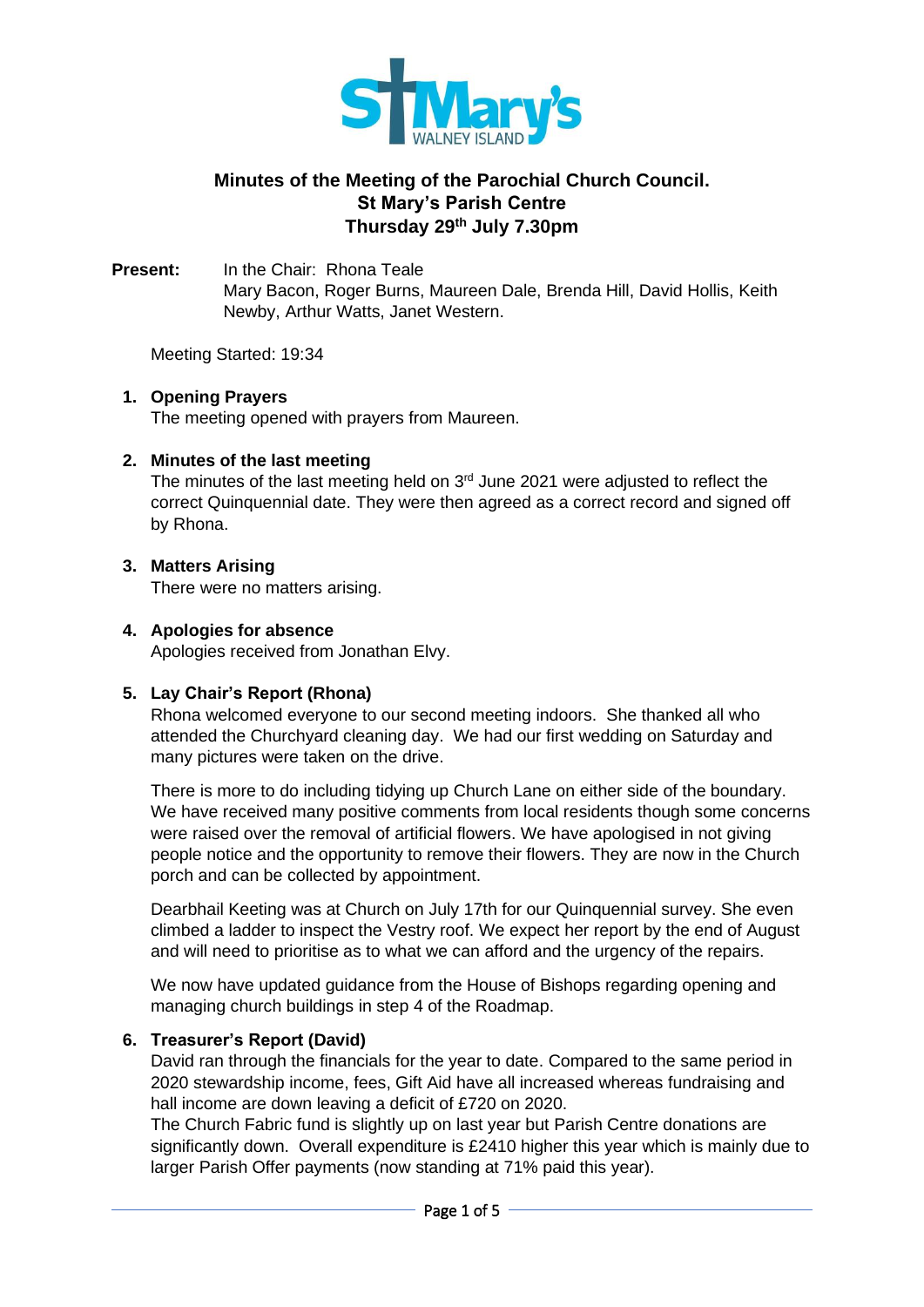

David explained that we expect to hit our Parish Offer for this year and could step it up and match last year's Parish Offer of £26,550. PCC agreed to this increase for this year and to also increase the 2022 payment by 5% up to £29,250. This shows our positive intent moving forward.

Rhona offered to talk to Luminaire to settle any outstanding payments to be made.

### **7. Churchwardens Report (Maureen)**

Since our last PCC meeting on Thursday,  $3<sup>rd</sup>$  June we have been increasingly busy with enquiries for booking Baptism, Wedding services as well as interment of ashes. There have been three funerals and two interment of ashes services and a wedding ceremony on Saturday, 24<sup>th</sup> July at which The Revd. Robin Ham presided.

Singing resumed in church on Sunday service last week which lifted everyone's spirit.

On Sunday, 20<sup>th</sup> June Rhona's grandson was baptised by his great uncle, The Revd. Clive Shaw during the morning service and was followed by a lunch in the Centre.

Our monthly local led Sunday morning service on 27<sup>th</sup> June had Mary and Steve Bacon giving a talk and showing pictures of their time supporting a school in Mamelodi in South Africa. It was really interesting to see how different life is for children in South Africa but their faith and joy shone through. St. Mary's also took up the challenge to help with monetary gifts for the teachers in Mamelodi during the worst of the pandemic.

On Thursday, 15<sup>th</sup> July, Rhona and Maureen were admitted as Churchwarden's by Archdeacon Vernon Ross at a Service in St. James Church along with churchwardens from other churches in the Barrow Deanery.

St. Mary's Centre has now been opened for some events and there has been one child's birthday party and some bookings for September. It is expected that the Uniformed Organisations will resume indoors in September.

### **8. Barrow Mission Community (Maureen)**

The Barrow Mission Community Prayer Group which meets weekly on Tuesday mornings at 9.15am will take a break from 27th July until 7th September.

The PCC had submitted a response to Archdeacon Vernon's Parish Offer request made to the BMC. We will discuss further with Vernon when he visits in August.

### **9. Safeguarding (Rhona)**

We should continue to wear face masks, use hand sanitiser and use Track and Trace for services. It is not legally enforceable but it is strongly encouraged until the next Government announcement on 16th August. Rhona will be drawing up a new Risk Assessment for the Church.

### **10. PCC Sub-committee Reports**

### **10.1 Buildings and Property (Roger).**

Work undertaken since the May PCC meeting includes:

• The copper strips and screws for the ground floor window cover refurbishment.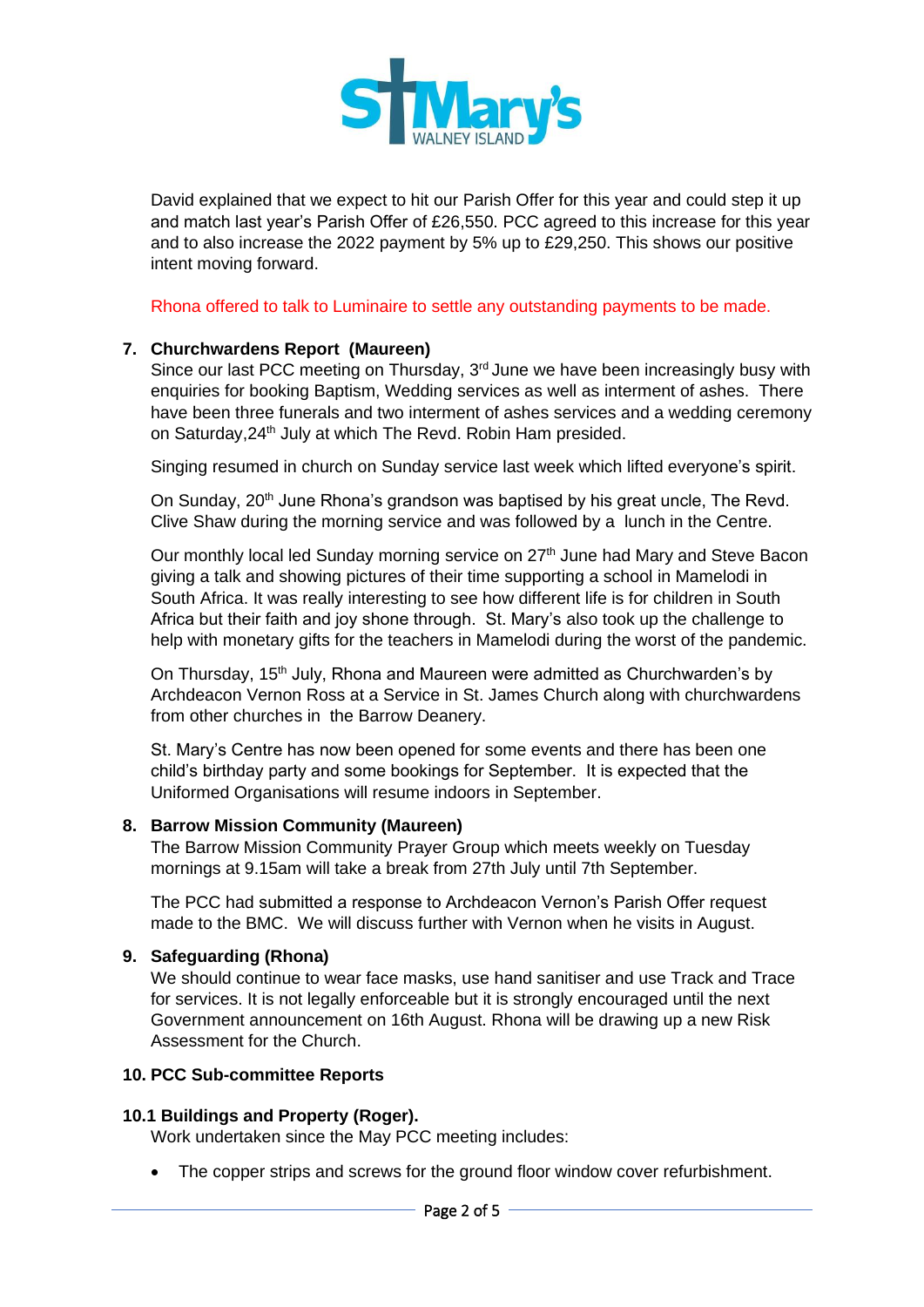

- Alternative builders to repair the upper East Window covers are being sought as Wards have still to provide an estimate.
- Church electrical work has still to be undertaken and is being chased up.
- The Parish Centre dishwasher and dripping kitchen tap have been repaired.
- Arrangement to repair the gates to the Parish Centre Kitchen area are in hand.
- We are looking at grant funding to enable the repair of the Parish Centre roof.
- Two new risks have been identified.
	- o Tiles under the carpet on the north aisle have risen. The area has been marked off pending further assessment.
	- o Increasing anti-social behaviour in the churchyard including litter, fly tipping and nuisance. Whilst CCTV was considered it is a significant cost and management challenge. We should continue to monitor, speak to the individuals and report to the police when necessary.

Roger thanked Arthur, Jonathan and Dawn for working to mitigate some of these risks.

### **10.2 Communications and Connect (Roger).**

This PCC Sub-committee met on July 19th through Zoom. Key outcomes include:

• Options for Online Donations were reassessed. The Church of England recommended suppliers of "Give A Little" (website software) and "Sum It Up" (financial processing) remain our preferences. Cost is 1.95% per transaction.

PCC agreed to progress this. PCC also agreed to make use of the new Card Reader in church where donations can be made and then uploaded to a Church bank account later. There is a transaction charge and next year we will be expected to pay a quarterly rental so its important to trial it now and make people aware on the Noticesheet. Mary took the device away and will look at how we can use it in church.

- We agreed that Denise's Facebook Survey should be put back into the Autumn to secure more active inputs as Summer tends to be quiet.
- We looked at the YouTube data for viewings of our Sunday Service. Our YouTube channel has 4 subscribers and 72% of viewers reach the Service through Facebook. Average viewing time on each video is 10-15 minutes. In lockdown there were on average 20-30 people looking at each service, there are now approx 10.

PCC agreed it was timely to pause these recordings due to increasing attendance at church and also because the iPAD is used to play back the service hymns. We should aim to record special events and services only in the future.

• We continued discussions on Wi-fi capabilities for the church and Parish Centre. There are mobile wifi units available. Church services (including funerals) and social events at the Centre (such as music streaming) are potential areas of benefit.

PCC agreed we should continue to monitor options until a new incumbent is appointed.

#### **10.3 Worship Committee (Maureen).**

The Worship Committee meets each month to prepare for the Local Led Services. The next Local Led Service will be on Sunday, 15th August.

PCC members were asked to share any thoughts and ideas for this service.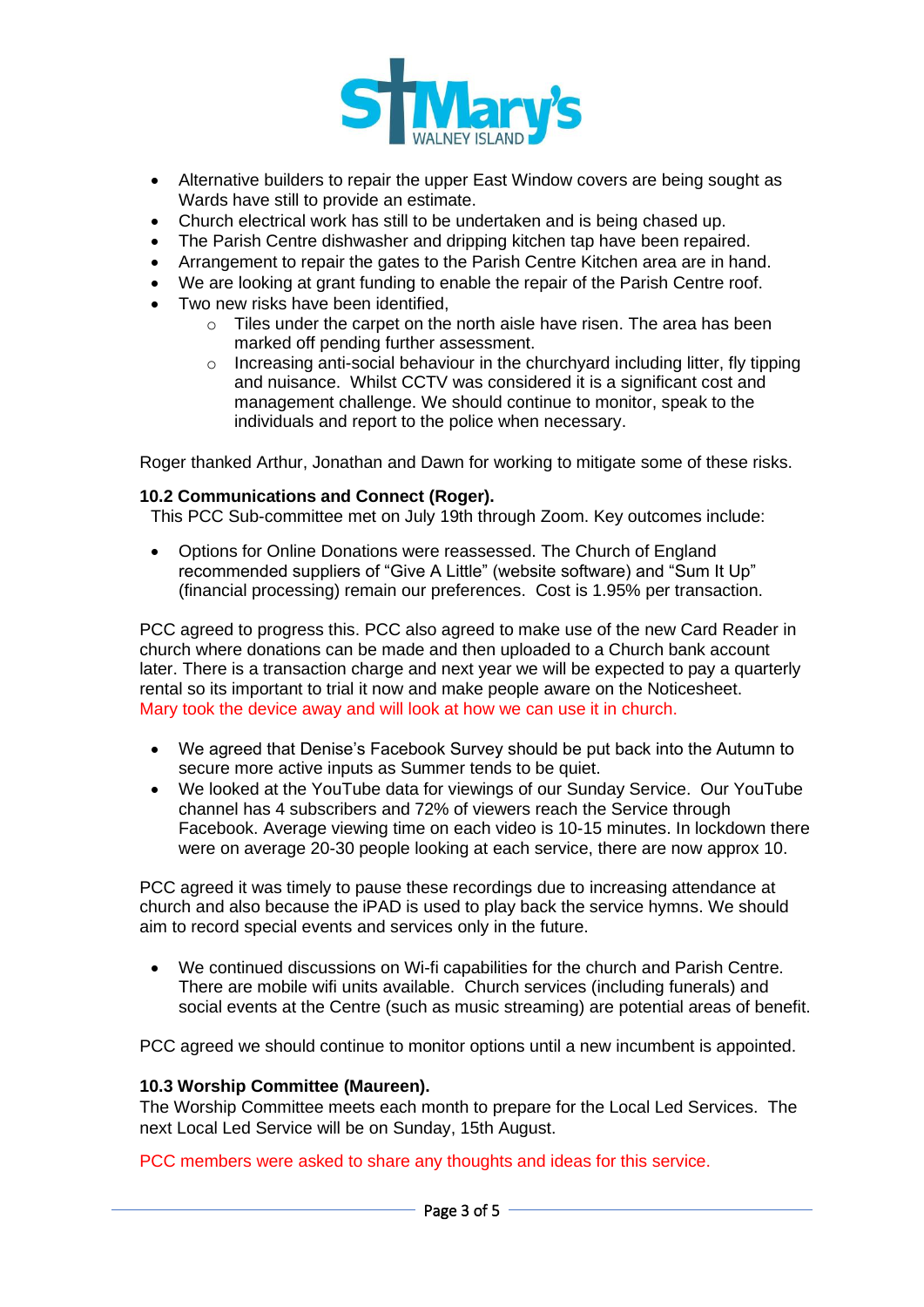

## **10.4 Baptism (Maureen).**

Five Baptism Services have taken place since our last PCC meeting and we are now fully booked up to December. Only one child per service has been baptised but as things continue to improve it may be possible to baptism two children at each service. Preparation evenings are now held in church and a short film is also shown which has been well received so far. It is intended to have a Parish Evening in church each week where people can come and book baptisms and weddings.

### **10.5 Pastoral and Post Bereavement (Marie)**

These eighteen months have been difficult for many people. Sadly we have all known someone, may it be a family member or a friend, who has had Covid and also passed away. We have lost some church members in this time and six more have moved into new homes and are settling in well.

Through these difficult months we have seen the wonderful support people have given one another, either by phone calls or a listening ear. We certainly witnessed God's hands and feet at work. Although the restrictions are easing, I pray we continue to care for one another in the coming months as we get back to some sort of normality.

### **11. Secretary's Report and Correspondence (Roger)**

- **Diocese Contact Management System** was reviewed to ensure it had the appropriate data on St Mary's roles.
- **St Mary's Parish Offer Response** was prepared with PCC inputs and submitted to Vernon and Robin Ham.
- **Meeting with Archdeacon Vernon** finalised.
- **Churchyard Grass Cutting** was undertaken in June following a conversation with Barrow Parks department.

Roger was asked by PCC to talk with Barrow Parks to agree how some of the remaining churchyard work could be completed (eg tree by old Bank, Church Lane boundary)

## **12. Preparing for PCC Meeting with Archdeacon Vernon (Roger/Rhona)**

PCC discussed the agenda for the visit of Archdeacon Vernon and Father Jack. Presenters are asked to circulate their key points by August  $5<sup>th</sup>$  to ensure alignment.

### **13. Any Other Urgent Business**

### **1. Church Services Resumption (Rhona)**

In the absence of an incumbents the Churchwardens and PCC are expected to ensure everyone is safe in line with Diocese recommendations. This needs to be balanced with the personal freedoms and choices that people can now make.

PCC agreed to remove pew restrictions, continue to sing two hymns on Sunday, remain in place when sharing the Peace, retain hand santisers, spare facemasks, QR code check in and sign-in book and to maintain current cleaning regimes. In the Noticesheet we will encourage people to wear masks when singing or moving round church.

We will look to open up Parish Centre on 12<sup>th</sup> September for Sunday Coffee.

### **2. Churchyard Regulations and Notices (Roger)**